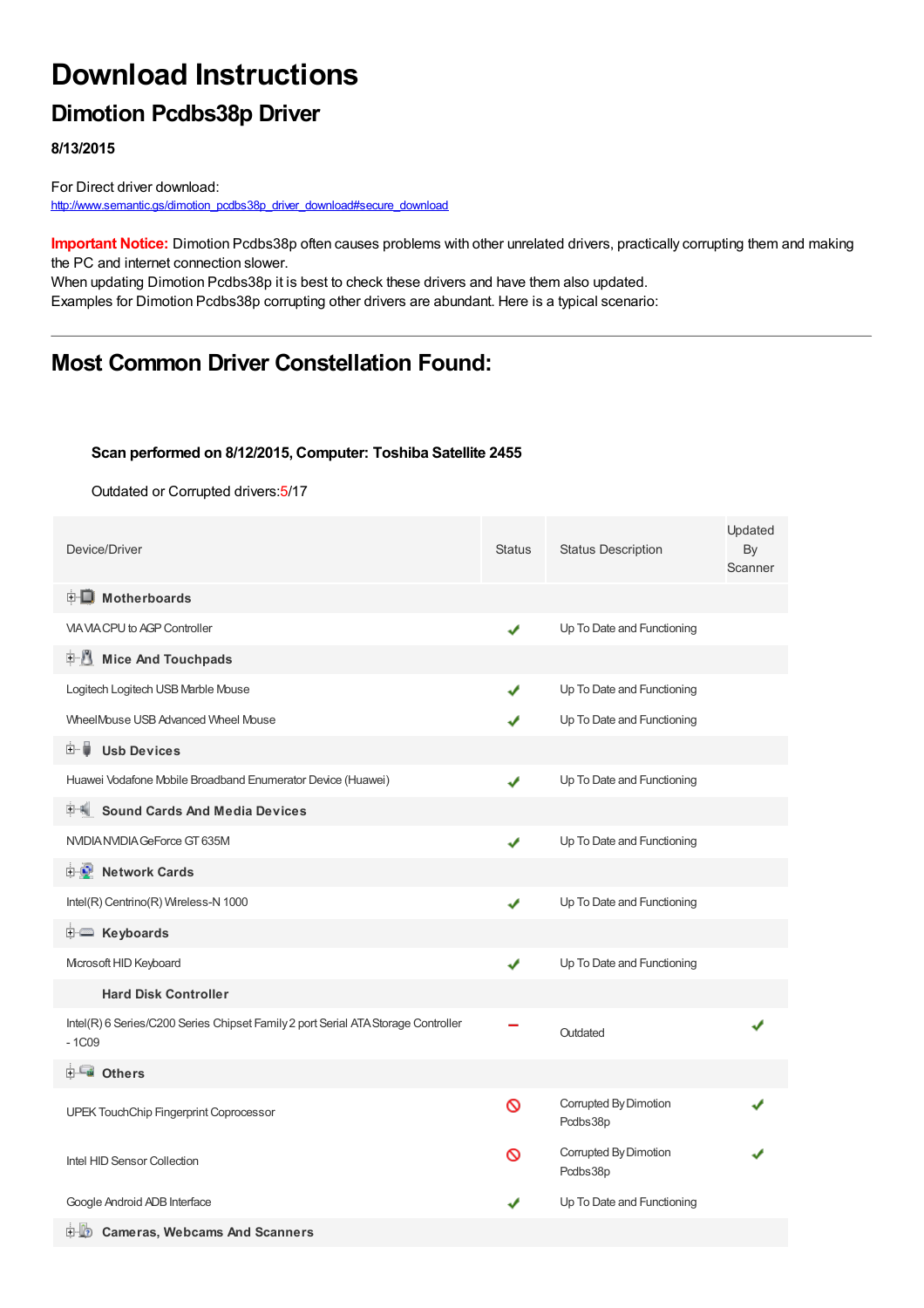| Philips Philips SPC1030NC Webcam            |   | Outdated                          |  |
|---------------------------------------------|---|-----------------------------------|--|
| Video Cards                                 |   |                                   |  |
| NVIDIA NVIDIA GeForce4 MX440                | ✔ | Up To Date and Functioning        |  |
| <b>E</b> Input Devices                      |   |                                   |  |
| Lenovo ThinkPad USB Travel Mouse (HID)      | ✔ | Up To Date and Functioning        |  |
| <b>E-</b> Port Devices                      |   |                                   |  |
| hspa Modem Application2 port (COM5)         | ✔ | Up To Date and Functioning        |  |
| <b>E</b> Monitors                           |   |                                   |  |
| Sony Digital Flat Panel (1024x768)          | ✔ | Up To Date and Functioning        |  |
| <b>E-Mobile Phones And Portable Devices</b> |   |                                   |  |
| <b>Acer NOKIA</b>                           | ଷ | Corrupted By Dimotion<br>Pcdbs38p |  |

## **Dimotion Pcdbs38p Driver Models:**

| <b>Driver Model</b>                     | <b>Original Upload Last</b><br><b>Date</b> | <b>Modification</b> | <b>Driver File</b>                    | <b>File</b><br><b>Size</b> | <b>Most Compatible</b><br><b>Computer Model</b> | <b>Availabilty To</b><br><b>Scanner</b> |
|-----------------------------------------|--------------------------------------------|---------------------|---------------------------------------|----------------------------|-------------------------------------------------|-----------------------------------------|
| <b>Dimotion Pcdbs38p</b><br>31.178      | 8/3/2014                                   | 8/7/2015            | qoummn-31.178.exe                     |                            | 185kb NEC PC-VY13MEFEU,                         | ✔                                       |
| <b>Dimotion Pcdbs38p</b><br>41.1272     | 11/30/2014                                 | 8/8/2015            | dimotion pcdbs38p-<br>41.1272.exe     |                            | 120kb Mtsubishi CX25XCZOTSBF,                   | J                                       |
| <b>Dimotion Pcdbs38p</b><br>S81.1342.1  | 10/19/2014                                 | 8/4/2015            | dimotion pcdbs38p-<br>s81.1342.1.exe  | 70kb                       | <b>IBM9210VMLV,</b>                             | ✔                                       |
| <b>Dimotion Pcdbs38p</b><br>30670       | 10/4/2014                                  | 8/8/2015            | dimotion pcdbs38p-<br>30670.exe       |                            | 209kb Sony VGN-AW420F,                          | ✔                                       |
| <b>Dimotion Pcdbs38p</b><br>M43096      | 2/5/2015                                   | 8/9/2015            | dimotion pcdbs38p-<br>m43096.exe      |                            | 174kb Toshiba SATELLITE C55-A-10Q.              | ✔                                       |
| <b>Dimotion Pcdbs38p</b><br>1.121.132   | 12/26/2014                                 | 8/7/2015            | dimotion pcdbs38p-<br>1.121.132.exe   |                            | 156kb Sony VPCF13RFX,                           | ✔                                       |
| <b>Dimotion Pcdbs38p</b><br>2.12870     | 8/17/2014                                  | 8/5/2015            | dimotion pcdbs38p-<br>2.12870.exe     | 49kb                       | Gateway MX6627,                                 | ✔                                       |
| <b>Dimotion Pcdbs38p</b><br>72027       | 12/30/2014                                 | 8/4/2015            | dimotion pcdbs38p-<br>72027.exe       | 28kb                       | SAMSUN 200B4Z/S01TH,                            | ✔                                       |
| <b>Dimotion Pcdbs38p</b><br>1.11.102.16 | 8/5/2014                                   | 8/8/2015            | nzuft-1.11.102.16.exe                 |                            | 180kb Compaq ProLiant ML350 G3,                 | ✔                                       |
| <b>Dimotion Pcdbs38p</b><br>B7391.12.1  | 8/18/2014                                  | 8/8/2015            | d-b7391.12.1.exe                      | 45kb                       | Toshiba SATELLITE C855-12Z,                     | ✔                                       |
| <b>Dimotion Pcdbs38p</b><br>E1.1371.13  | 8/10/2014                                  | 8/6/2015            | dimotion pcdbs38p-<br>e1.1371.13.exe  |                            | 130kb Intel D965GF,                             | ✔                                       |
| <b>Dimotion Pcdbs38p</b><br>3648        | 9/2/2014                                   | 8/8/2015            | dimotion pcdbs38p-<br>3648.exe        | 64kb                       | Epson ST160EEMR2,                               | ✔                                       |
| <b>Dimotion Pcdbs38p</b><br>T72333      | 8/25/2014                                  | 8/3/2015            | gtqwhtb-t72333.exe                    | 54kb                       | Gateway 510 sku,                                | ✔                                       |
| <b>Dimotion Pcdbs38p</b><br>61.11.132   | 10/17/2014                                 | 8/2/2015            | dimotion pcdbs38p-<br>61.11.132.exe   |                            | 140kb Olidata OLIDATA,                          | ✔                                       |
| <b>Dimotion Pcdbs38p</b><br>81.12.162.1 | 9/3/2014                                   | 8/9/2015            | dimotion pcdbs38p-<br>81.12.162.1.exe | 53kb                       | MSI MS-6163,                                    | ✔                                       |
| <b>Dimotion Pcdbs38p</b><br>21.11.130   | 11/7/2014                                  | 8/2/2015            | dimotion pcdbs38p-<br>21.11.130.exe   |                            | 130kb HPPN119AA-ABUm1170.uk,                    | ✔                                       |
| <b>Dimotion Pcdbs38p</b><br>1.122.124   | 1/23/2015                                  | 8/9/2015            | dimotion pcdbs38p-<br>1.122.124.exe   | 66kb                       | HPNM798AA-UUZ IQ532ch,                          | ✔                                       |
| <b>Dimotion Pcdbs38p</b><br>2.1081.13   | 9/27/2014                                  | 8/4/2015            | dimotion pcdbs38p-<br>2.1081.13.exe   |                            | 218kb Itautec Infoway w7730,                    | ✔                                       |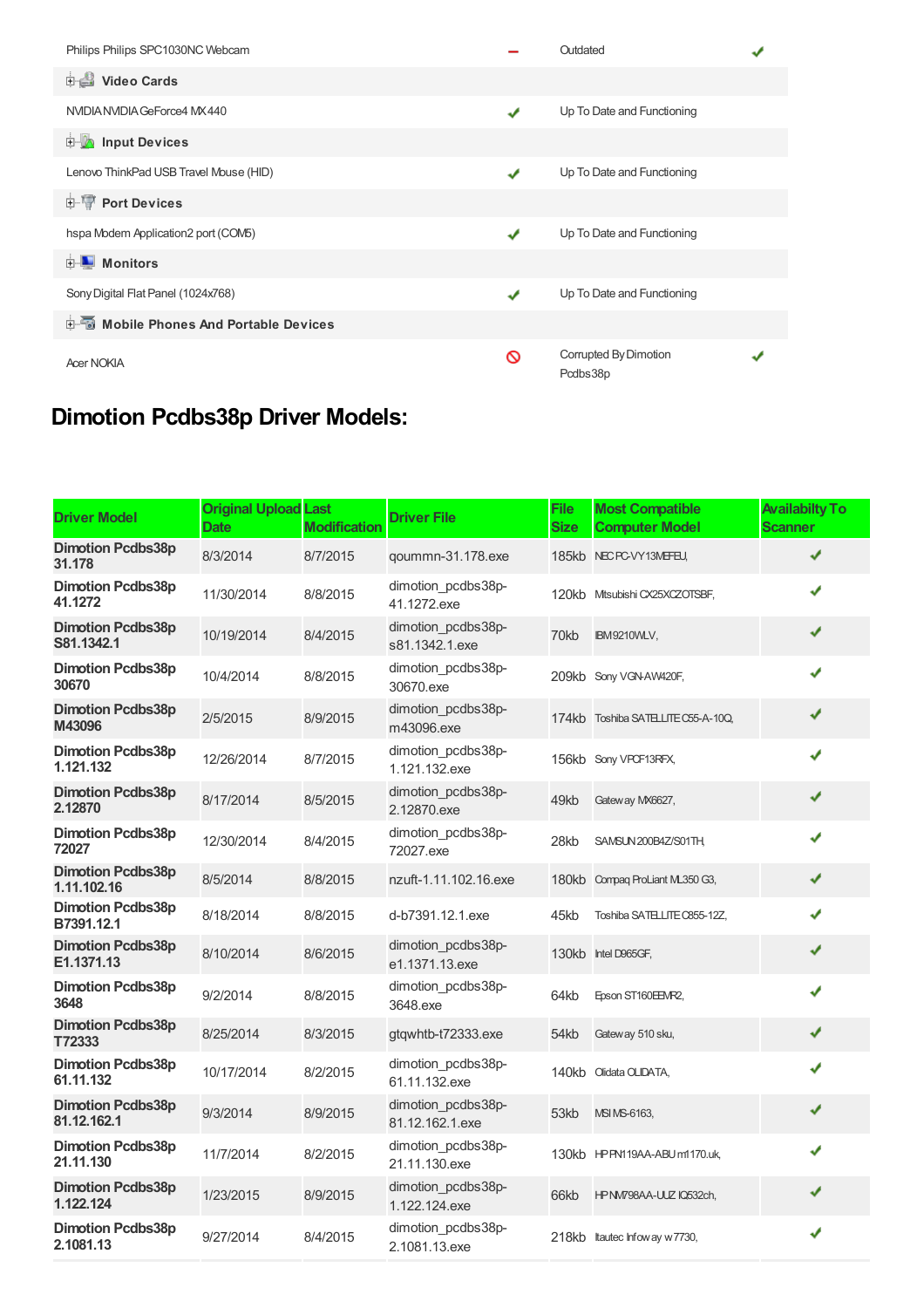| <b>Dimotion Pcdbs38p</b><br>822.12.10  | 1/4/2015   | 8/6/2015 | dimotion pcdbs38p-<br>822.12.10.exe  |      | 209kb HPHP Pavilion dv1000,         | ✔ |
|----------------------------------------|------------|----------|--------------------------------------|------|-------------------------------------|---|
| <b>Dimotion Pcdbs38p</b><br>2.13907    | 1/11/2015  | 8/4/2015 | dimotion pcdbs38p-<br>2.13907.exe    |      | 215kb NECPC-MJ30DLZCA,              | ✔ |
| <b>Dimotion Pcdbs38p</b><br>1821.138   | 9/2/2014   | 8/9/2015 | dimotion_pcdbs38p-<br>i821.138.exe   | 65kb | HPFL399AA-ABZ m9495it,              | ✔ |
| <b>Dimotion Pcdbs38p</b><br>S4402.11.1 | 11/5/2014  | 8/5/2015 | dimotion_pcdbs38p-<br>s4402.11.1.exe |      | 155kb Sony VGN-NS52JB P,            | ✔ |
| <b>Dimotion Pcdbs38p</b><br>22884      | 1/9/2015   | 8/9/2015 | dimotion pcdbs38p-<br>22884.exe      |      | 144kb Toshiba Dynabook T552/36FWK,  | ✔ |
| <b>Dimotion Pcdbs38p</b><br>Q221.106   | 8/25/2014  | 8/8/2015 | dimotion_pcdbs38p-<br>q221.106.exe   | 41kb | RMPIc RMDESKTOP 201,                | ✔ |
| <b>Dimotion Pcdbs38p</b><br>2.12998    | 1/26/2015  | 8/9/2015 | qtlzxrk-2.12998.exe                  |      | 174kb Lenovo ThinkPad T530,         |   |
| <b>Dimotion Pcdbs38p</b><br>801.164    | 10/29/2014 | 8/2/2015 | dimotion pcdbs38p-<br>801.164.exe    | 55kb | HP Pavilion zd8000,                 |   |
| <b>Dimotion Pcdbs38p</b><br>43242      | 11/22/2014 | 8/4/2015 | dimotion pcdbs38p-<br>43242.exe      |      | 205kb HPKZ848AAR-ABA a6510t,        | ✔ |
| <b>Dimotion Pcdbs38p</b><br>2.12436    | 1/17/2015  | 8/3/2015 | skylkt-2.12436.exe                   |      | 210kb Gateway GT5082B,              | ✔ |
| <b>Dimotion Pcdbs38p</b><br>31.1743    | 8/1/2014   | 8/5/2015 | dimotion_pcdbs38p-<br>31.1743.exe    |      | 163kb Packard Bell IMEDIA D5230 BE, | ✔ |
| <b>Dimotion Pcdbs38p</b><br>1.13624    | 10/5/2014  | 8/3/2015 | dimotion_pcdbs38p-<br>1.13624.exe    | 96kb | NEC PC-VJ22ERNOHTLB,                | ✔ |
| <b>Dimotion Pcdbs38p</b><br>2.12477    | 10/3/2014  | 8/6/2015 | yyukb-2.12477.exe                    | 77kb | Gigabyte EG45M-UD2H,                | ✔ |
| <b>Dimotion Pcdbs38p</b><br>H32633     | 1/25/2015  | 8/8/2015 | dimotion pcdbs38p-<br>h32633.exe     |      | 174kb Lenovo ThinkCentre M78,       | ✔ |
| <b>Dimotion Pcdbs38p</b><br>81.1699    | 12/1/2014  | 8/9/2015 | dimotion_pcdbs38p-<br>81.1699.exe    | 30kb | Toshiba Dynabook T552/36FBK,        | ✔ |
| <b>Dimotion Pcdbs38p</b><br>1.10673    | 11/3/2014  | 8/5/2015 | jgltu-1.10673.exe                    | 68kb | MSI MB-7529,                        |   |
| <b>Dimotion Pcdbs38p</b><br>22936      | 1/8/2015   | 8/7/2015 | dimotion_pcdbs38p-<br>22936.exe      | 27kb | AT PREMOBINGO,                      |   |
| <b>Dimotion Pcdbs38p</b><br>7242.17    | 7/24/2014  | 8/4/2015 | dimotion pcdbs38p-<br>7242.17.exe    | 44kb | HPBT434AAR-ABA s5603w,              | ✔ |
| <b>Dimotion Pcdbs38p</b><br>42986      | 12/15/2014 | 8/5/2015 | avcdy-42986.exe                      | 85kb | HP Compag nx9030,                   | ✔ |
| <b>Dimotion Pcdbs38p</b><br>802.11.14  | 9/13/2014  | 8/3/2015 | xnleitxfm-802.11.14.exe              |      | 131kb Seneca Pro38611,              | ✔ |
| <b>Dimotion Pcdbs38p</b><br>C82808     | 10/14/2014 | 8/6/2015 | jnraexw-c82808.exe                   | 44kb | HP 220-1100t,                       | ✔ |
| <b>Dimotion Pcdbs38p</b><br>J63964     | 1/9/2015   | 8/4/2015 | dimotion pcdbs38p-<br>j63964.exe     |      | 137kb Supermicro X7DB8-X,           | ✔ |
| <b>Dimotion Pcdbs38p</b><br>21.1403    | 9/27/2014  | 8/5/2015 | dimotion pcdbs38p-<br>21.1403.exe    |      | 216kb NECPC-MY18AESETM81,           | ✔ |
| <b>Dimotion Pcdbs38p</b><br>B62264     | 12/3/2014  | 8/4/2015 | dimotion pcdbs38p-<br>b62264.exe     | 32kb | MDGComputers PrismVx7500VTi,        | ✔ |

## **Typical Driver constellation for scanned computers:**

#### **Data derived from 1212 scans made on these 502 computers from 9/24/2014 to 7/31/2015:**

Compaq KT310AA-AB4 SR5490CF, Lenovo 2718WLZ, SonyVPCEB48FJ, IBM8115KUT, Packard Bell EasyNote\_BG47-V-054FR, Intel WIV68805-0052, Lenovo 6086WKY, PanasonicCF-F8GWE08N3, SonyVGN-CS26G\_P, THEISTH-P925/945G7MD-8KS2HV/1024/80/Profi-Towe, Lenovo ThinkPad Edge E420, Fujitsu ESPRIMO E900 0-Watt, Lenovo ThinkCentre M82,Compaq DT176A-ABES5320ESES340, ASUSBP5275, Lenovo SS09254503, Lenovo 2008WHV, Fujitsu ESPRIMOP510, IBM 841742U,HPFL422AA-ABTa6613is, SonyVGN-TZ250N,HPD7217M-ABA533, IBM8142LU2, Lenovo ChiefRiver Platform,Compaq EL445AA-ABASR1750NXNA651, Lenovo 3000 N100 Notebook, HP HP Compaq nw8000, HP ED713AA-ABF w5155.f, HP HP 500 Notebook PC, WIPRO Wsg15886, Sony PCG-GR214EP, Fujitsu FMVCEG45N7, SAMSUNSQ45/Q70C/P200, WIPROWIV37455-1080, SonyVGN-A195EP, ASUS1008HA, Toshiba SATELLITEC55D-A-11C,HPGJ404AA-UUZa6110.ch, Dell Studio 1745, Packard Bell IMEDIA8006, Sony VGN-FW46S, Sony VGN-NW305F, HP KP332AA-UUW a6441.sc, Dedicated OEM-A4501-00, Panasonic CF-T5AC1DXS, Fujitsu FMVLRB7N24, SonySVE14117ECW,HPNC684AAR-ABAa6750y, Toshiba NB200-134,NOVATECHBB-4770C, PASCAL PT880PRO-PS, Toshiba Dynabook EX/33JK, HP KN280AA-ABMs3410la, Panasonic CF-N10EYADR, NEC NEC POWERMATE X8550, IBM1871WNV, FIC LM10W, Gigabyte M1022E, Fujitsu FMMFB70BK, Compaq FR604AA-ABF SR5529FR, NEC EASYNOTE PB11400006, HP PS226AA-ABEt840.es, Dell OptiPlex G1 350Mbr+, Sony VGNFW590GJB, HP VG123AA-ABF p6127f, IBM2373ZTS, IBM6223Y32, SonySVS13A15GDB, MSI MS-7521, KOBIAN PI845GVM, Compaq FJ403AA-AB9 SR5502PT, IBMThinkPad T23, Acer Veriton M688G, Lenovo 6463WWF, Fujitsu FMVU90LB, SonyVPCEB3S1E, Fujitsu FMVXDE6K2Z, SonyVGN-FW455J, Seneca Pro46956,HPPG129AA-UUZt640.ch, IBM 8212MNA, SonyVGN-S45C\_S, IBM8212K4U,HPKP266AA-ABZa6431.it,Compaq DA309A-B14 6540. BE910,HPPS350AA-ABS1240.se, SonyVGN-AR11MR,Dell